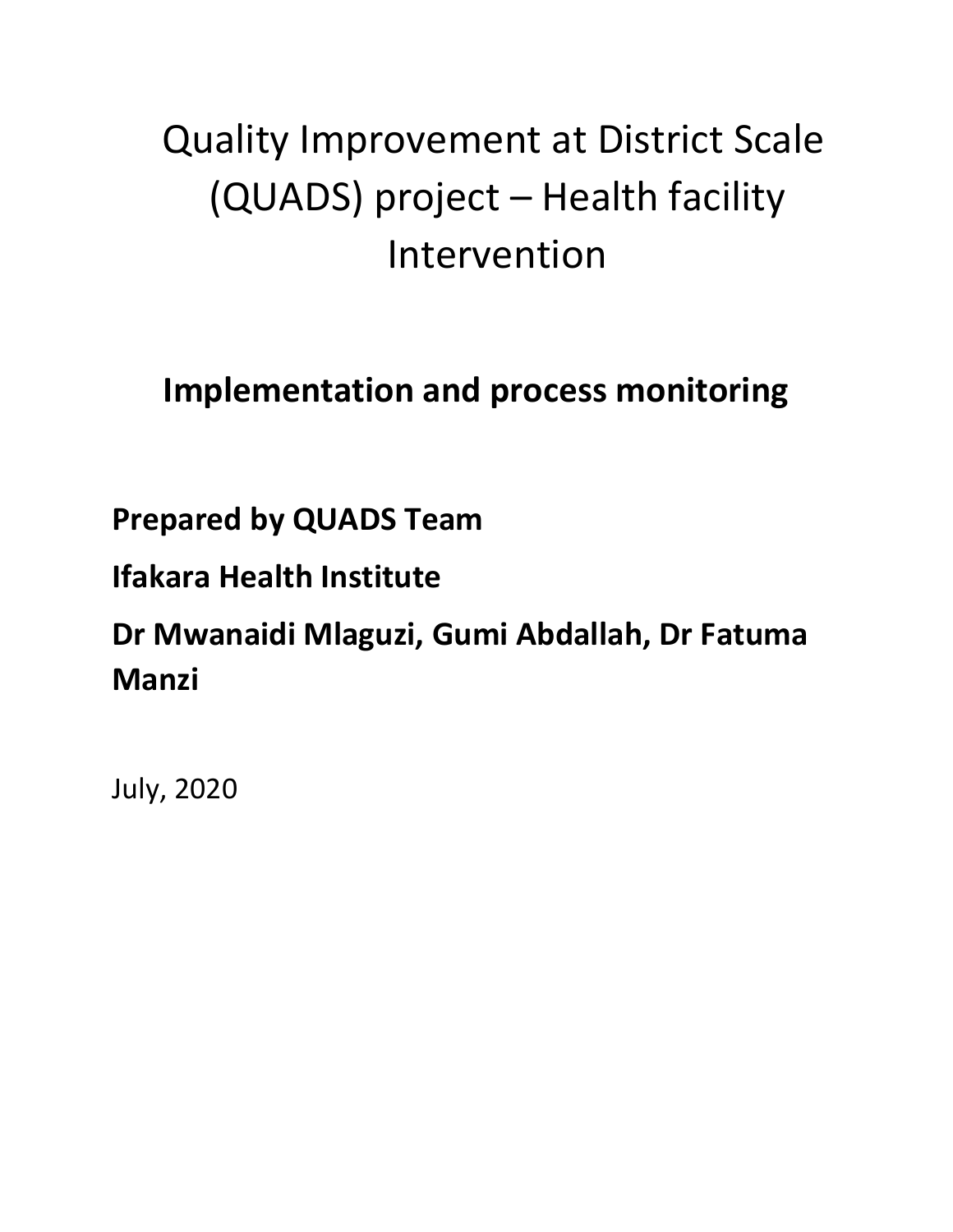#### **Introduction**

## **About QUADS**

Quality improvement refers to the scientific and systematic way of analyzing practice performance and efforts to improve performance. Quality improvement for maternal and newborn health at District scale (QUADS), aims to improve quality of performance at District level so as to enable the District team to work independently without depending on external facilitation. The project aims to improve quality of maternal and newborn health by ensuring that the services provided at facility level are of high quality and the health providers

The intervention started on 2015, by involving two District at first (Tandahimba and Newala) and later on 2017, another two Districts were added that is Masasi Town council and Masasi District Council. The intervention involves the Regional team as well.

We use a collaborative approach where by a quality improvement methodologies are used that is PDSA cycle and Fish bone analysis. Teams meet and learn and they share their experiences on QI. The training (learning session) is done quarterly after selecting change topic based on maternal and newborn indicators proposed by either the Regional or District team, based on the status of the data on that particular indicator. During the learning session the teams use fish bone analysis method to identify problems and develop change ideas which they will be working on. After that a monthly follow up visit is done by doing on site visit to see the progress of agreed change ideas.

## **QUADS coverage areas**

QUADS intervention has been conducted in four districts that is Tandahimba, Newala, Masasi Town Council and Masasi District Council. The intervention covered 1/3 of a selected Division and involves the hospital, health center and dispensaries within the selected Division. For Tandahimba District, there was 9 intervention facilities within Namikupa Division which includes 1 hospital, 1 health center and 7 dispensaries. In Newala District, Newala Division have involved 1 hospital and 7 dispensaries.

In Masasi Town council, Masasi Division involves 1 hospital and 4 dispensaries. The Lulindi Division, in Masasi District council involves 1 health center and 6 dispensaries.

## **Quads team members**

Regional level QUADS in collaboration with other stakeholders involves the Regional health management team which comprises of different people in the team like Regional Medical Officer, Regional Reproductive Child Health coordinator, Health management of information system focal personal and Regional Quality Improvement focal person.

District level, this includes team of Co-opted CHMT members. In it there is District Medical Officer, District nurse officer, District Quality Improvement focal person, district pharmacist, district laboratory technician, district reproductive and child health coordinator, district HMIS focal person and District health secretary. Other teams added people from different fields like the social welfare and nutrition focal persons.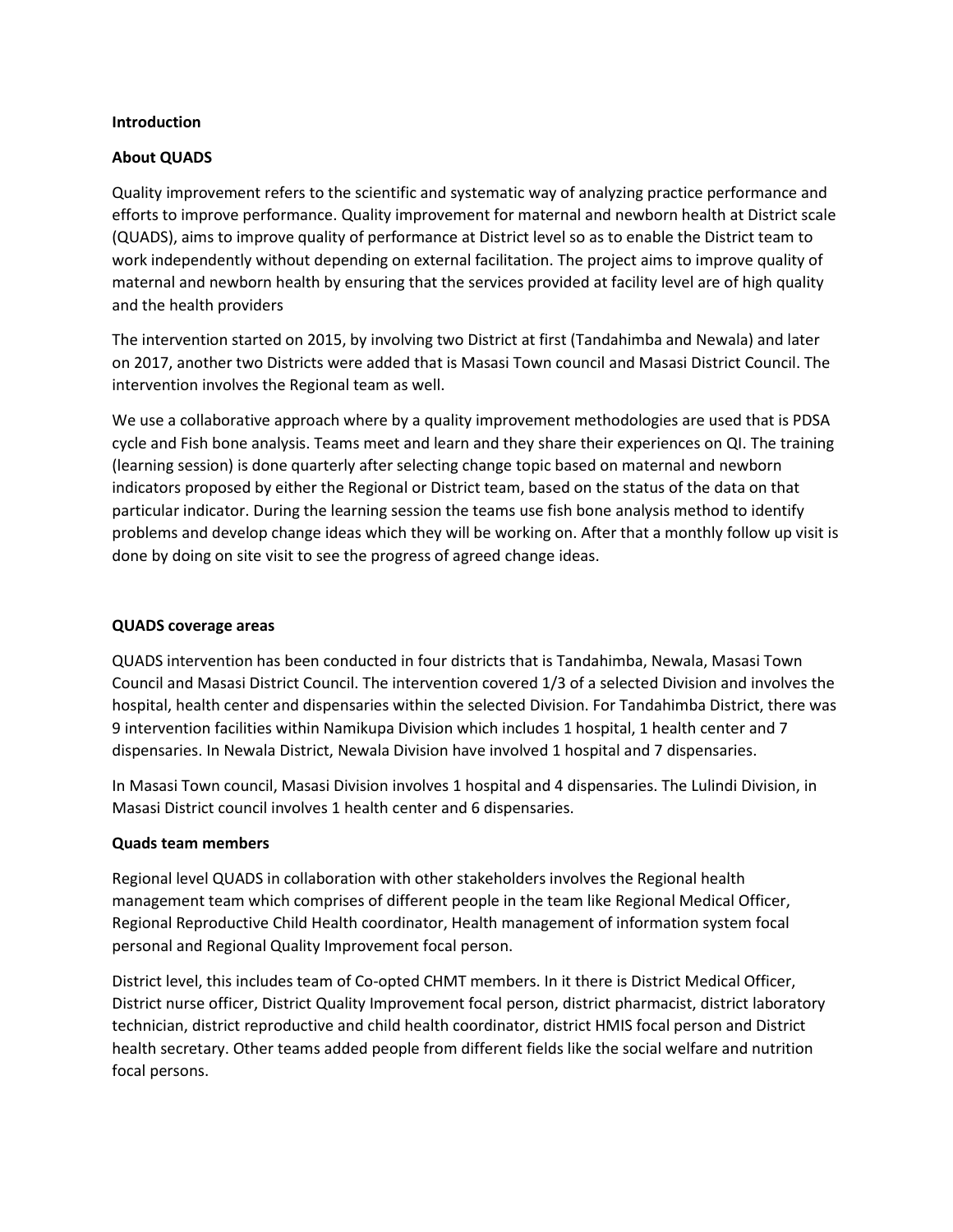Health facility level, at this levels we mostly work with the health care providers from RCH and Labor ward and the facility in charges. We work with health care providers from different cadres like the clinical officer, clinical assistants, enrolled nurses and medical attendants.

## **Roles of team members per each category**

The major role of Regional team, is to work hand in hand with QUADS staff to strengthen Quality improvement activities at District and facility level. The team identify key issues on Maternal and newborn health and we discuss how to introduce them to the Districts. During learning sessions they facilitate on the change topic and they present data of the region.

At district level, the role of CHMT is to provide support to the lower facilities by ensuring that they work on the agreed change topics and they conduct follow up visits. Also the CHMT, develop their own change ideas on selected change topic and they work on them.

## **Trainings and follow ups**

Trainings were conducted in a quarterly basis, one of the aim of the project was to capacitate QUADS mentors to conduct training and follow ups on their own. During the learning session, we allow mentors to facilitate by doing recap of previous change topics and facilitating new topic. Also during follow up visit, we provide a checklist which guide them to conduct the supervision and we ask them to provide a report after follow up visit.

| Date of training    | <b>Change topic</b>                                 | <b>Facilitator</b>                      |
|---------------------|-----------------------------------------------------|-----------------------------------------|
| Jan, 2016           | ANC 4+ visits                                       | <b>QUADS STAFF</b>                      |
| April, 2016         | <b>PNC within 48hrs</b>                             | <b>QUADS STAFF</b>                      |
| July, 2017          | Active management of 3 <sup>rd</sup> stage of labor | <b>QUADS STAFF</b>                      |
| Dec, 2017           | Infection prevention control and clean birth        | <b>QUADS STAFF</b>                      |
| April, 2018         | <b>Neonatal Resuscitation</b>                       | <b>QUADS STAFF &amp; REGIONAL FOCAL</b> |
|                     |                                                     | <b>PERSON</b>                           |
| <b>August, 2018</b> | Management of post-partum Hemorrhage                | <b>QUADS STAFF &amp; MENTORS</b>        |
| Nov, 2018           | Partograph use                                      | <b>QUADS MENTORS</b>                    |
| April, 2019         | Management of pre-eclampsia and eclampsia           | <b>QUADS STAFF</b>                      |
| Nov, 2019           | Management of PROM and PPROM                        | <b>QUADS STAFF &amp; REGIONAL FOCAL</b> |
|                     |                                                     | <b>PERSON</b>                           |

Number of trainings done both for facility and CHMT level and facilitator

Number of follow ups done and responsible person

| Date of follow up | <b>Responsible person</b>      |
|-------------------|--------------------------------|
| July, 2017        | <b>QUADS STAFF AND MENTORS</b> |
| Nov, 2017         | <b>QUADS MENTOR</b>            |
| February, 2018    | <b>QUADS STAFF AND MENTORS</b> |
| March, 2018       | <b>QUADS MENTORS</b>           |
| May, 2018         | <b>QUADS STAFF AND MENTORS</b> |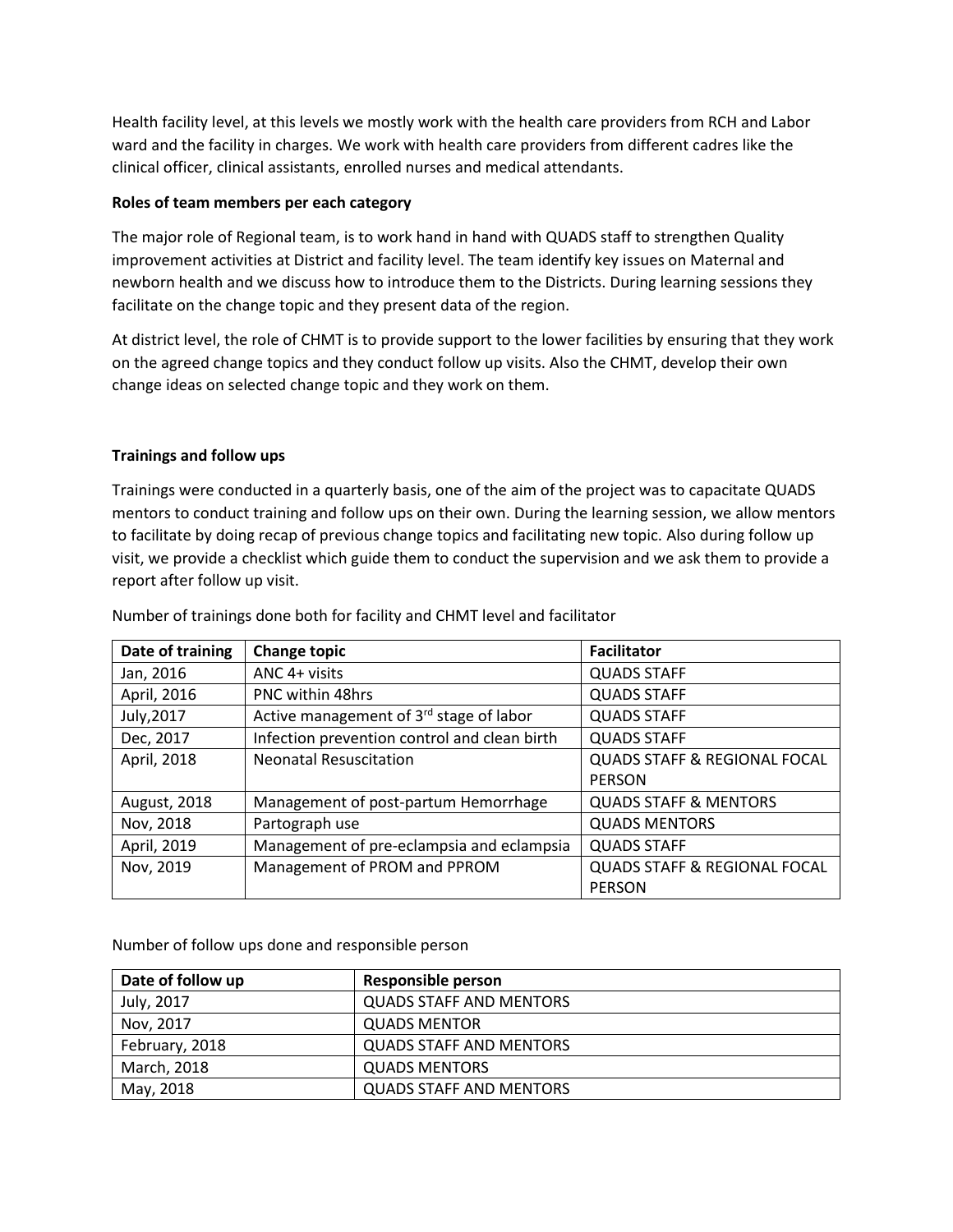| March, 2019 | <b>QUADS STAFF AND MENTORS</b> |
|-------------|--------------------------------|
| June, 2019  | <b>QUADS STAFF AND MENTORS</b> |

#### **TOPICS COVERED**

#### **1. 4+ ANC visits and ANC < 12 weeks**

Antenatal care visits, this refer to the visits which a pregnant woman attend before delivery. For better outcome for both maternal and newborn an effective visit should be complete so that a pregnant woman will be checked for all danger signs and she will be advised on her delivery plan.

Guideline and the WHO recommends pregnant women to start antenatal clinic when she feels like she has conceived (below 12weeks gestation) and attend clinic to complete at least 4 visits or more. Within all this visiting period the pregnant woman should be provided with quality services like being checked for hemoglobin level, blood pressure, urine for protein, given supplements like FEFO, deworms etc. The health facilities should make sure that they have all essential equipments and supplies and they provider all essential services to pregnant women.

#### *What are we trying to accomplish?*

- Women to book antenatal clinic early so that to have early detection of any pregnancy complications.
- To have a sustainable retention mechanisms to the women visiting ANC for the entire period of their visit—this is mainly achieved by them seeing the advantage in terms of services) they receive in each visit.
- Pregnant women to finish all the antenatal visits as recommended (at least 4 visits).
- Pregnant women to receive the necessary services at each time of the visit.

We wanted to achieve the National target of reaching 70% for ANC <weeks and 90% for 4+ ANC visits. **Therefore for each facility and District we had a separate baseline but with similar target.**

## *How do we know that a change is an improvement? (Measures that will be used to monitor the impact)*

- **Process** 
	- o Increase in percentages over time of the women who complete all the 4+ visits
	- o Increase in the percentage of early booking (<12 weeks)
	- o The provision of the necessary interventions to the clients by the facility.
		- Reflected in knowledge of the staff and availability of drugs and other medical supplies in the facilities.
		- Satisfaction of the clients on the service they receive (exit interviews)

## **Outcomes**

- o % of women completed 4X antenatal visits in the facilities.
- o % of women attended early bookings antenatal visit.

## *What changes can we make that will lead to an improvement?*

- Improve ordering to make sure necessary supplies are available in the facilities.
- Health education at the facility level and in the community.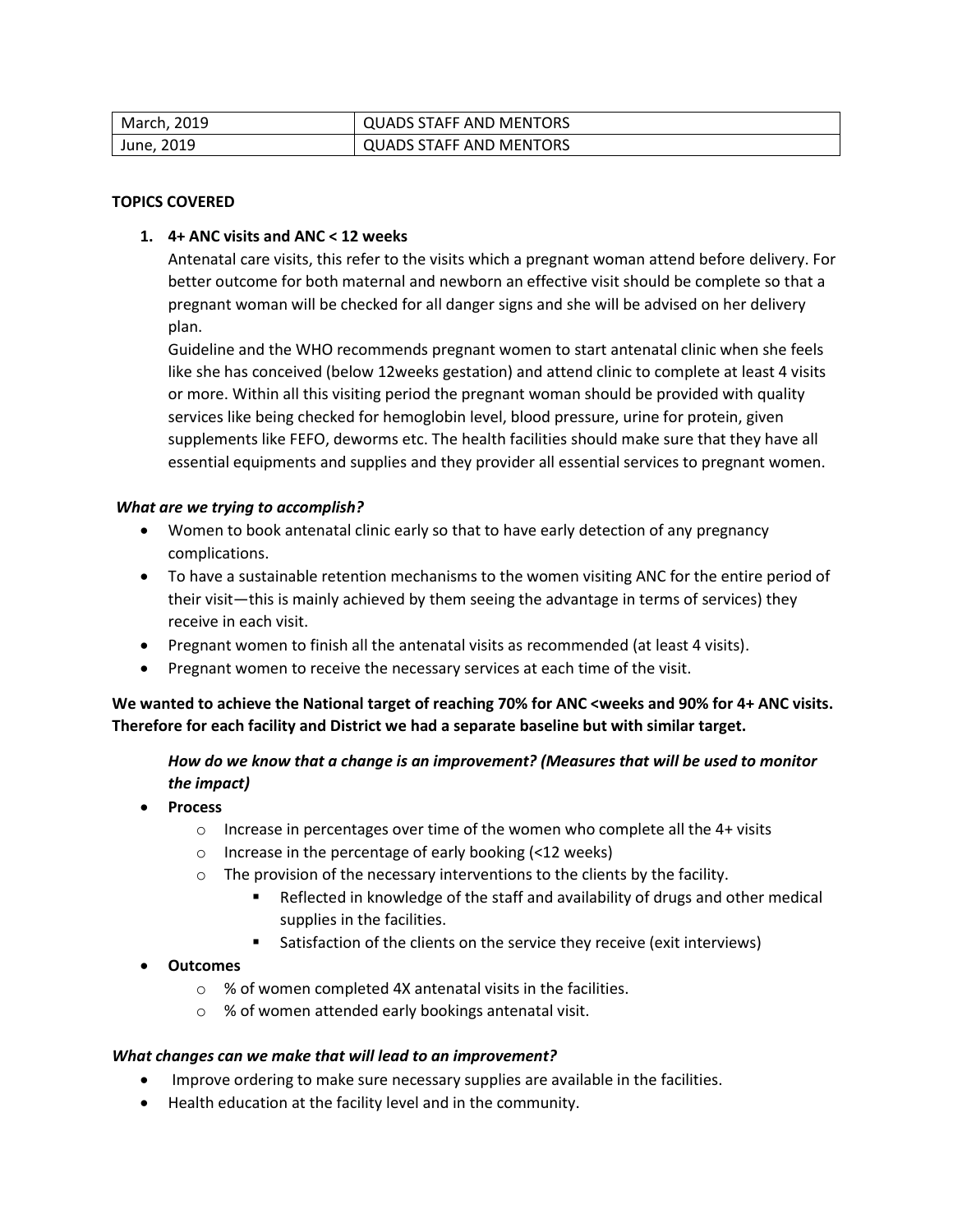On job training to the staff to make sure they know and they deliver a complete antenatal care package

## **2. PNC WITHIN 48 HRS**

Postnatal care refers to the services offered to a woman delivered and a newborn. This period is very crucial in ensuring a healthy mother and a baby. For women delivered at a facility is recommended to be admitted for at least 24 hours for observation and for those delivered at home, should attend at the facility not more than 48hrs. During this period, they receive services like for mothers checked for hemoglobin level, uterus if it has contracted, breast condition and are given supplements like FEFO and Vitamin A. For newborn they are checked for hemoglobin level, status of the umbilicus and if the newborn is breastfeeding well. Other services like counselling on danger signs and where to attend for other postnatal services is given within these 48hrs post-delivery.

In order for a facility to provide those essential services, it is supposed to have all the essential equipments and supplies and also to have a well-trained health care providers.

## **What are trying to accomplish?**

• To make sure that the 1<sup>st</sup> PNC (crucial one) provides both mother and newborn with *quality, complete and comprehensive service.* This will be accomplished by making sure all the women who gave birth whether in the facility or home, they attend the facility in thy will receive Postnatal care service.

## **How do we know that a change is an improvement? (Measures that will be used to monitor the impact of this improvement effort)**

- Process
	- $\circ$  Increase in percentages over time of the women who receive the Essential PNC components.
	- $\circ$  Increase in the availability of materials/equipments to provide essential components.
	- o Improvement in the filling and using of the PNC registers in the facilities.
- Outcomes
	- o % of women and newborns received PNC services within 48hrs (**Numerator** number of women and newborns received PNC <48hrs, **Denominator** all women delivered in a month)
	- $\circ$  % of women and new born assed and detected to have complications after birth.

## **What changes can we make that will lead to an Improvement?**

- Improve ordering to make sure necessary supplies are available in the facilities.
- On job training to the staff to make sure they know and they deliver a complete PNC package
- Initiation of the Essential components recording which enable the facility to track its performance over time on the services that a woman should receive.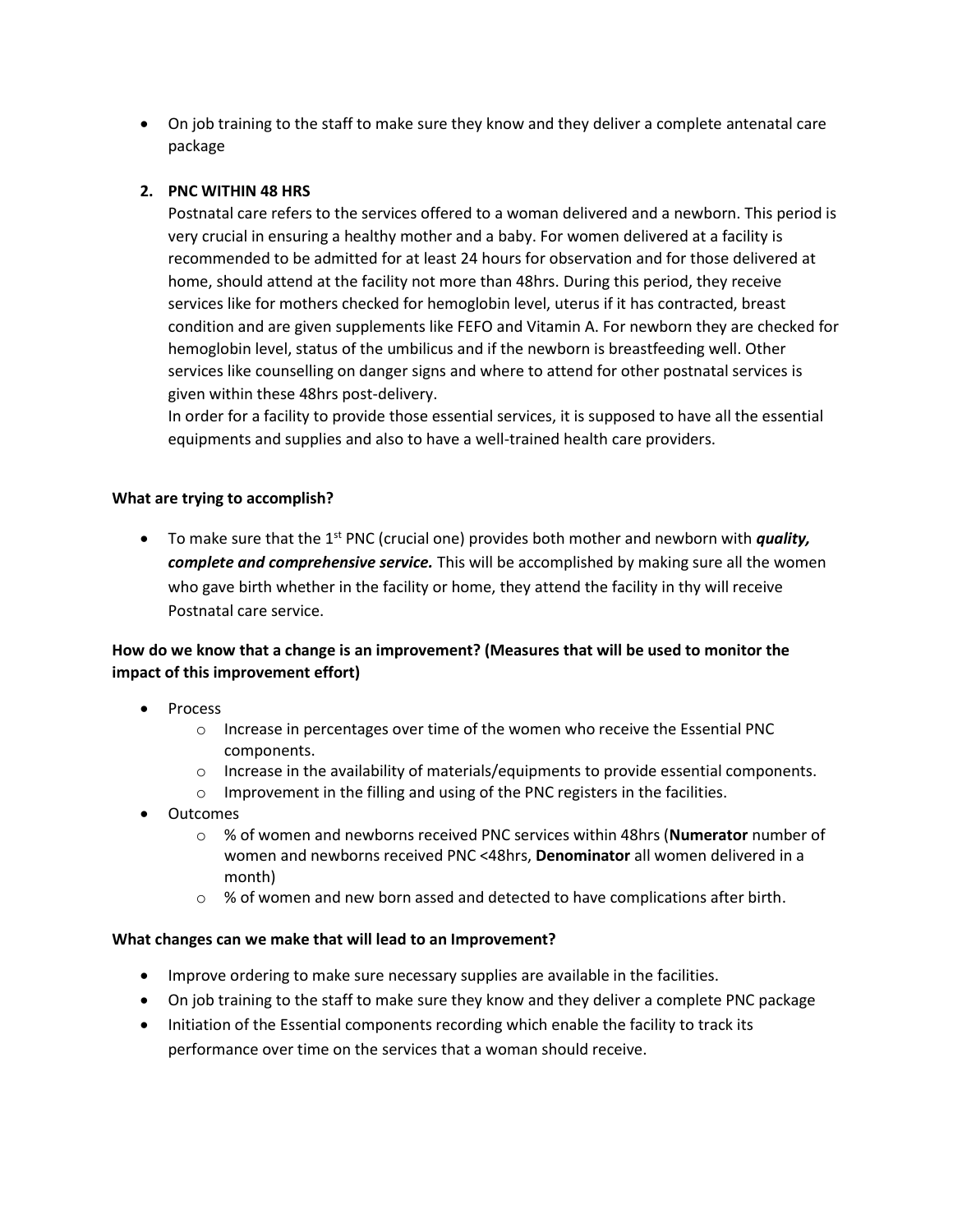## **3. ACTIVE MANAGEMENT OF 3<sup>rd</sup> STAGE OF LABOR AND MANAGEMENT OF POST - PARTUM HEMMORRHAGE**

Bleeding is said to be 1<sup>st</sup> leading cause of maternal death worldwide. In Mtwara region as well, PPH is the leading cause of all maternal deaths. Different etiologies are being identified but the most common cause is uterine atony and trauma. These complications occur during delivery. Improper management of third stage of labor and not providing essential care like giving oxytocin within one minute after delivery all these leads to post-partum hemorrhage (PPH).

## *What are trying to accomplish?*

- To make sure all women giving birth in the health facilities receive a proper management/intervention during the Third Stage of Labor. Also to make sure of the availability of the required necessary drugs and equipments to enable this, together the proper knowledge of staff (Health providers) on AMTSL.
- To make sure that PPH is reduced from facility to hospital level.
- To make sure that all women deliver at health facility and develop PPH are well managed well and can be prevented from complications and death.
- Also, for the health facilities to make sure that they have all essential equipments and supplies needed in PPH management.

## *How do we know that a change is an improvement? (Measures that will be used to monitor the impact of this improvement effort)?*

- Process
	- $\circ$  Availability of the required medical equipments and supplies to care for women during and soon after delivery.
	- $\circ$  Number of on job trainings done at the facility
- Outcomes
	- o % of women with PPH (**Numerator** number of women developed PPH, **Denominator** Total number of women delivered per month)

## *What changes can we make that will lead to an Improvement?*

- Improving ordering, District people (CHMT) to do capacity building to the facility staff to make sure all the required medical supplies are available.
- On job training on the proper management of a women after delivery.

## **4. INFECTION PREVENTION CONTROL AND CLEAN BIRTH**

Intrapartum period is very sensitive because both maternal and newborn health outcomes are assessed at the same time. It requires carefulness and cleanness so as to prevent infections from provider to the client and from the client to the provider. Neonatal sepsis is the  $3<sup>rd</sup>$  cause of neonatal mortality worldwide and in Mtwara it is the  $3<sup>rd</sup>$  cause of neonatal deaths as well. On the other hand puperial sepsis causes lots of complications and maternal deaths.

## **What are trying to accomplish?**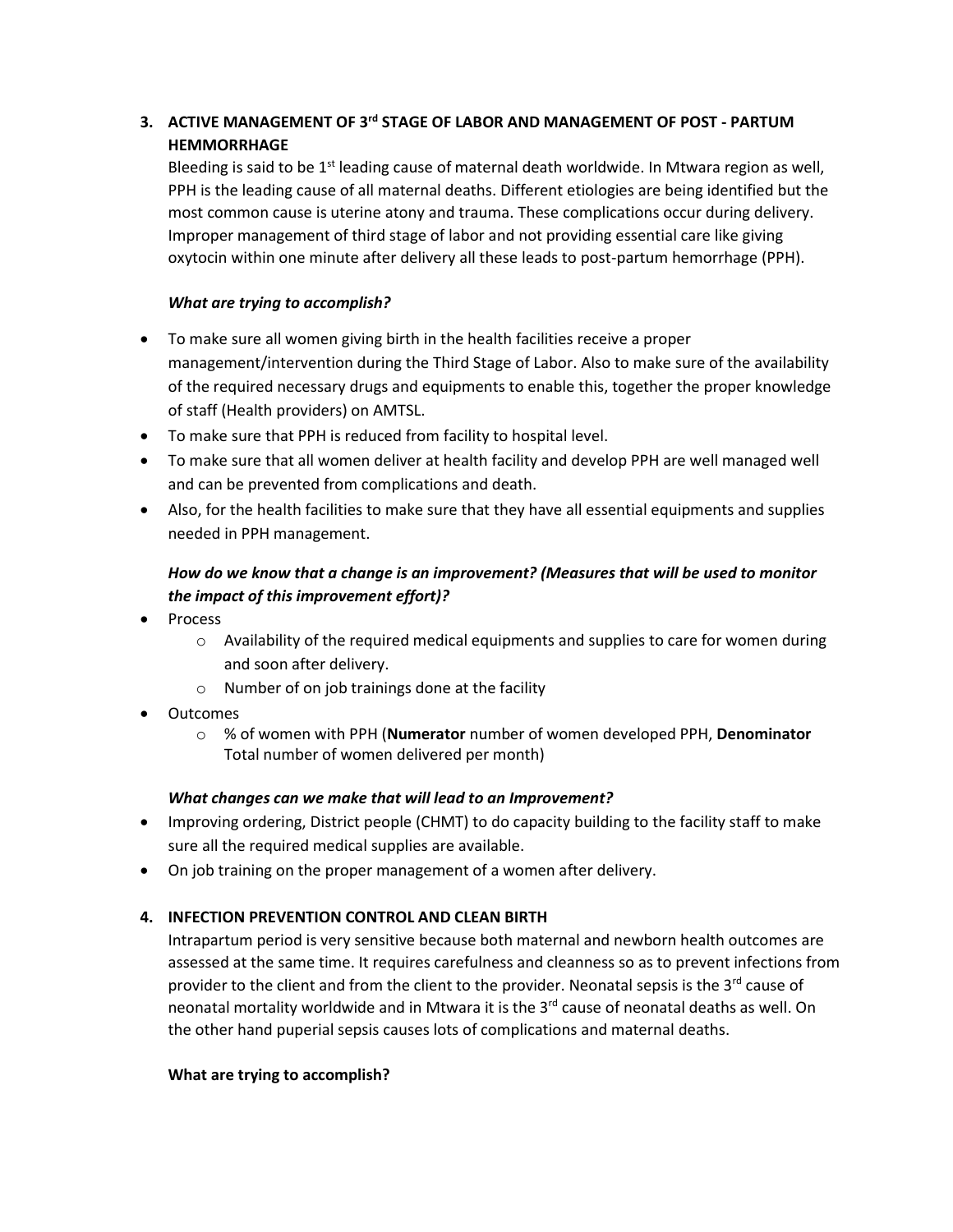- To make sure that the service provided during delivery at facility is of high quality by making sure that infection prevention and control is maintained in the labor room.
- To ensure that no women or new born end up with sepsis after delivery.

## *How do we know that a change is an improvement? (Measures that will be used to monitor the impact of this improvement effort)?*

- **Process**
- o Facilities have all required materials for clean birth practice.
- o Have a checklist which will assess the performance of the staffs.
- **Outcomes**
- o % of new born with sepsis (7 days after birth).
- o % of women developed puerperal sepsis after hospital delivery.

## *What changes can we make that will lead to an Improvement?*

- To make sure that all facilities has essential equipments and supplies used for IPC like clean water, liquid soaps, sterilizers, hand sanitizers, etc.
- Introduce infection prevention and control checklists to be used throughout labor and childbirth

## **5. NEONATAL RESCUCITATION AND PARTOGRAPH USE**

Birth asphyxia is the number one cause of death in newborn. It is caused by poor monitoring of progress of labor and obstructed labor. Also improper birth practices might results to asphyxia. Birth asphyxia is preventive if labor is well monitored by proper filling and timely initiation of partograph. Standard guideline on partograph use, suggest that partograph should be opened when the woman is in true labor and has dilated 4 cm and for others who come to the facility in 3<sup>rd</sup> stage of labor partographs should be opened as well. Partograph should be filled completely by assessing fetal heart rate, cervical dilatation and status of the meconium.

Proper partograph filling results to a promising outcomes of the newborn if partograph will be interpreted and action taken immediately.

## **What are trying to accomplish?**

- To make sure women going to labor are followed closely by chatting their Partograph so that the risks associated with giving birth are minimized by taking appropriate actions as early as they are detected by the partograph.
- All asphyxiated babies to be resuscitated by making sure that we have all essential equipments for resuscitation

## *How do we know that a change is an improvement? (Measures that will be used to monitor the impact of this improvement effort)? To assess on Partograph use*

- **Process** 
	- o Percent of facility staff trained on how to fill partograph (**Numerator** Number of trained staffs **Denominator** Total number of staffs in the facility)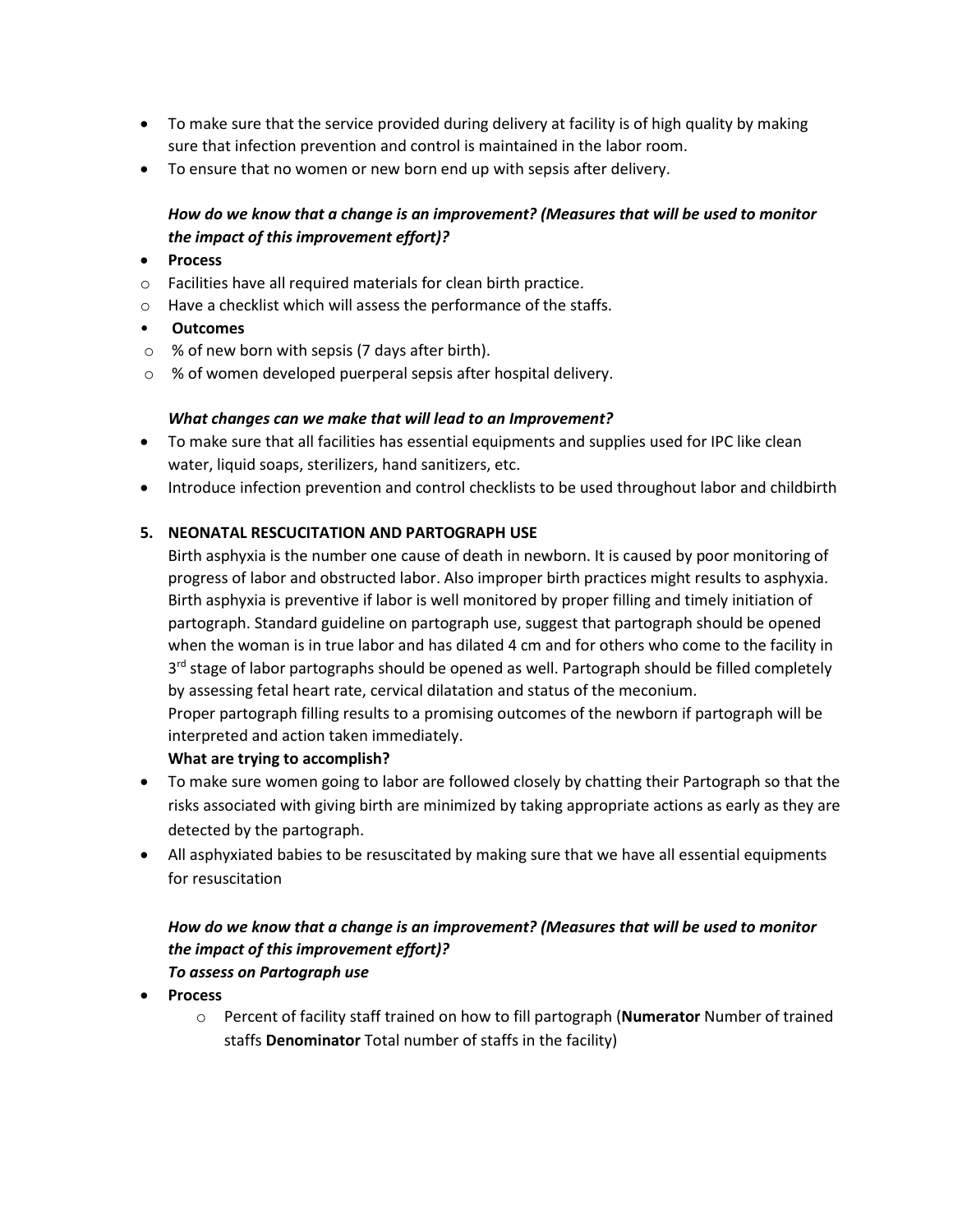- o Percentage of health facilities with partograph forms (**Numerator** Number of health facilities with partograph forms to fill **Denominator** Total number of facilities offering delivery services)
- o % women whom a partograph has been completed and correctly filled (**Numerator**  Number of women whom a partograph has been completed **Denominator** Total number of women who delivered at the facility)
- $\circ$  The proportion of all women who gave birth in the health facility whose progress in labor was correctly monitored and documented with a partograph and a 4-h action line(**Numerator** Number of women who gave birth in the health facility whose progress in labor was correctly monitored and documented with a partograph and a 4-h action line **Denominator** Total number of women who deliver at the facility)

## **Outcomes**

- $\circ$  % of women who ended up with complications (C/S due to obstructed labor/fetal distress).
- $\circ$  % of babies who born with birth asphyxia (APGAR score below 7) for both CS and SVD.
- o % of women referred to high level facility after crossing action line.

## *To asses on Neonatal Resuscitation*

- Process
	- o % facilities with complete resuscitation kit with suction device, mask and bag (size 0 and 1). (**Numerator** Number of facilities with complete resuscitation kit **Denominator** Total facilities.)
	- $\circ$  % live-born newborns not breathing after additional stimulation who were resuscitated with bag and mask. (**Numerator** Number of live-born newborns not breathing after additional stimulation who were resuscitated with bag and mask **Denominator** Total number of deliveries).
	- $\circ$  % facilities with dedicated area in labor / childbirth area for resuscitation of newborns, which is adequately equipped. (**Numerator** Number of facilities with dedicated area in labor / childbirth area for resuscitation of newborns, which is adequately equipped **Denominator** Total facilities providing delivery services**)**
- **Outcomes** 
	- o % of newborns resuscitated and recovered from asphyxia.
	- o % of newborns admitted in ICU from severe asphyxia

## *What changes can we make that will lead to an Improvement?*

- On job training on how to evaluated newborns after delivery and resuscitation
- Improving ordering of resuscitation kits from MSD or outsourcing them in case of MSD stock out.
- To have displayed SOPs for neonatal resuscitation on respective areas.
- To make sure that partographs are available to all facilities.
- To have on job training on partograph filling.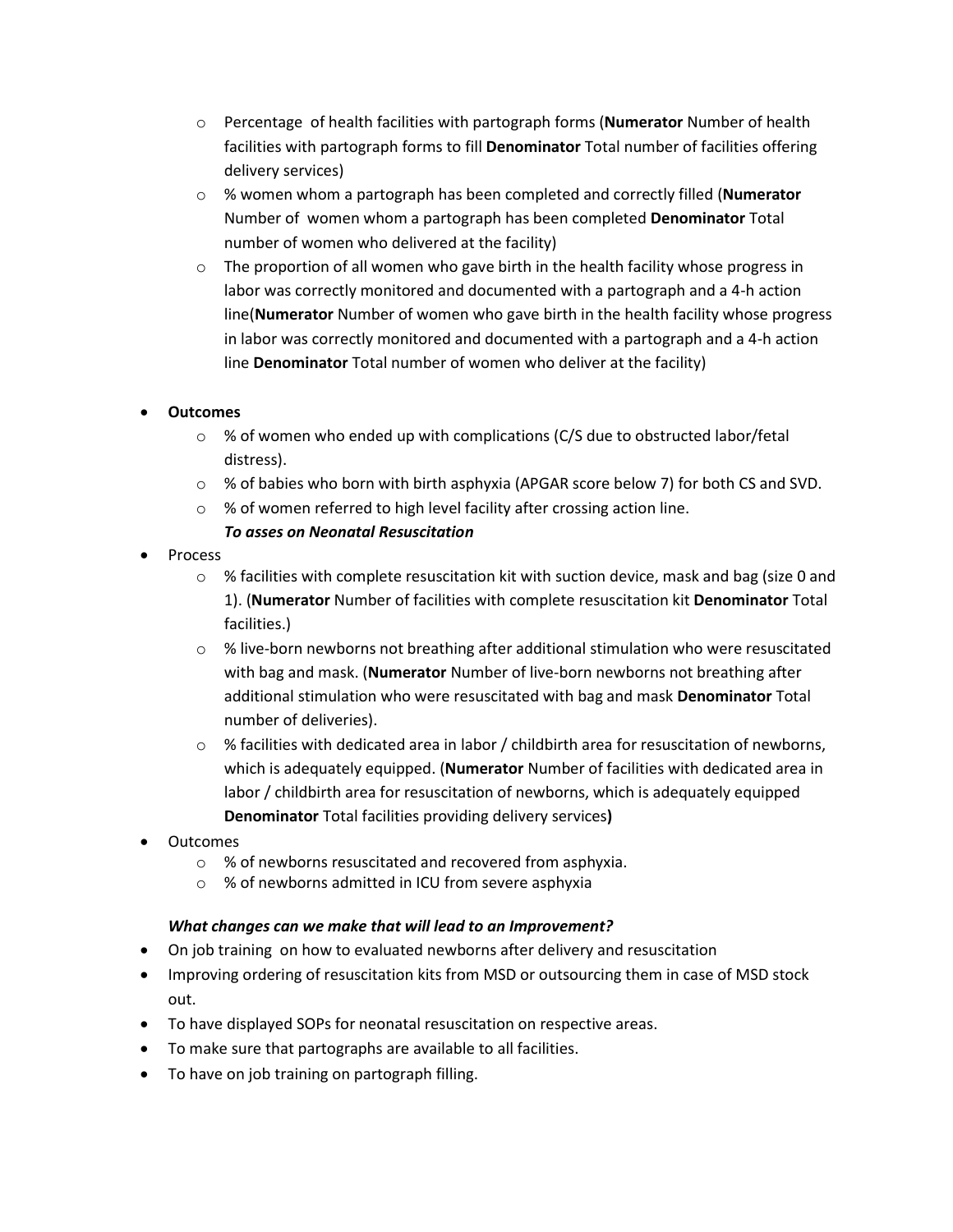To have a proper record of all the patients who were attended in the facilities and their partograph were completely filled.

## **6. MANAGEMENT OF PRE-ECLAMPSIA AND ECLAMPSIA**

High blood pressure during pregnancy becomes fatal for both pregnant woman and the unborn baby. Maternal mortality caused by eclampsia takes 2<sup>nd</sup> chance worldwide and in Mtwara region as well. In most cases delays in diagnosis and late initiation of treatments worsen the situation. Inadequate knowledge on diagnosis and management of Pre-eclampsia and eclampsia among healthcare providers causes the situation to be critical. Another challenge of inadequate equipments for measuring if the woman is having pre-eclampsia like albusticks, BP machines etc. and also drugs like methyldopa and nifedipine makes the management of pre-eclampsia and eclampsia not flawless.

## **What are trying to accomplish?**

 Enable the health workers to be able to early diagnose pre-eclampsia/eclampsia and offer the appropriate management, including early referral when the case of out of their capability. Also to have the package of emergency medicines ready for managing preeclampsia/eclampsia

## *How do we know that a change is an improvement? (Measures that will be used to monitor the impact of this improvement effort)?*

- Process
	- $\circ$  % of pregnant women diagnosed to have Pre-eclampsia and they were initiated with antihypertensive (**Numerator** Number of pregnant women diagnosed to have pre-eclampsia and initiated with antihypertensive **Denominator** Total number of pregnant women attended at ANC and Labor).
	- o % of facilities with MgSO4 and antihypertensive available (**Numerator** Number of facilities with magnesium sulfate and antihypertensive available **Denominator**  Total facilities offering delivery services**)**.
- Outcomes
	- o % of women with pre-eclampsia and eclampsia treated with MgSO4 (**Numerator**  Number of women with pre-eclampsia or eclampsia treated with Mag. Sulfate **Denominator** Total number of women with pre-eclampsia or eclampsia).

## *What changes can we make that will lead to an Improvement?*

- To make sure that facilities has necessary drugs and equipments to diagnose and manage eclampsia.
- To do on job training monthly so that to capacitate healthcare providers on effective diagnosis and management of pre-eclampsia and eclampsia.

## **SUMMARY OF CHANGE IDEAS**

| <b>CHANGE TOPIC</b> | <b>CHANGE IDEA</b> | <b>DESCRIPTION OF CHANGE IDEAS</b> |
|---------------------|--------------------|------------------------------------|
|                     |                    |                                    |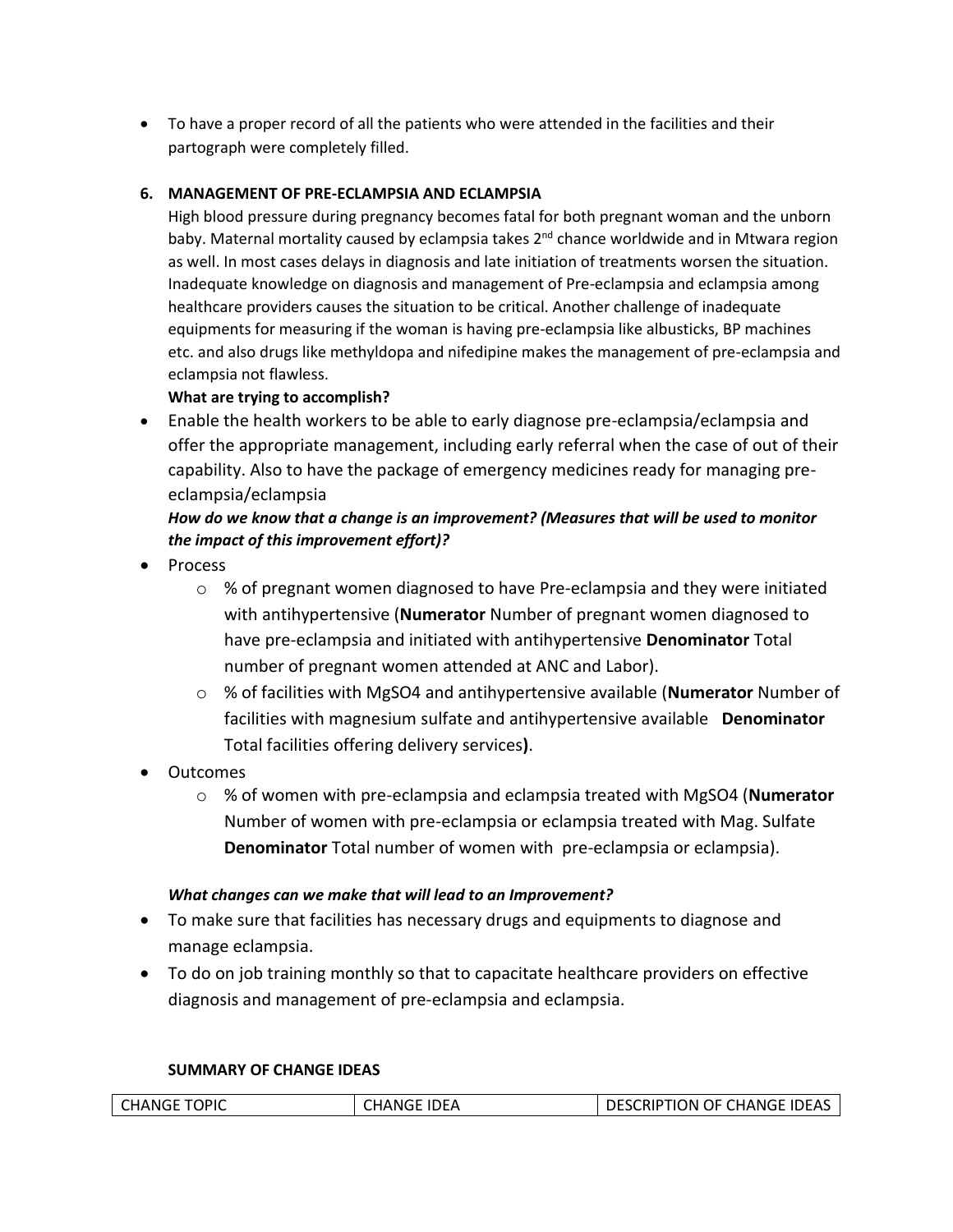| ANC 4+ visits    | -Increase number of women                            | - Tallying sheet /form should be                                 |
|------------------|------------------------------------------------------|------------------------------------------------------------------|
|                  | attending ANC by proper                              | attached/ put together with                                      |
|                  | documentation on registers                           | ANC (Antenatal Care) register,                                   |
|                  |                                                      | so that after attending a client                                 |
|                  | -Sensitization during<br>hospital/clinic visits      | they record.                                                     |
|                  |                                                      | -Health workers provide health                                   |
|                  |                                                      | education at the facility not only                               |
|                  |                                                      | during the Antenatal Clinic                                      |
|                  |                                                      | (ANC) but also during other                                      |
|                  |                                                      | visits like family planning (F.P)                                |
|                  |                                                      | and at postnatal clinic (PNC).                                   |
| PNC WITHIN 48HRS | -Improving ordering of essential                     | -Health facility workers to fill                                 |
|                  | equipment and supplies                               | the ordering forms correctly                                     |
|                  |                                                      | and make sure that they put the                                  |
|                  | -On job training at facilities on<br>proper ordering | ordered item again and again<br>even if there is stock from MSD. |
|                  |                                                      | - Capacity building (on job                                      |
|                  |                                                      | training) among staff                                            |
|                  |                                                      | themselves at the facility, for                                  |
|                  |                                                      | those who are more aware with                                    |
|                  |                                                      | PNC issues should mentor                                         |
|                  |                                                      | others.                                                          |
|                  |                                                      | -Health workers had prepared                                     |
|                  |                                                      | timetable for this.                                              |
|                  |                                                      | - During discussions they                                        |
|                  |                                                      | emphasis on timely feedback on                                   |
|                  |                                                      | any PNC query/challenge, and                                     |
|                  |                                                      | they remind themselves the                                       |
|                  |                                                      | importance of being responsible                                  |
| <b>IPC</b>       |                                                      | for what they do.                                                |
|                  | -Identifying required IPC<br>equipment               | -Health workers to prepare a<br>checklist which shows required   |
|                  |                                                      | equipment for IPC and should                                     |
|                  | -Improve ordering of IPC                             | be displayed on notice board                                     |
|                  | equipment                                            | and in the QI file.                                              |
|                  |                                                      | - To improve ordering, all health                                |
|                  | -Monthly review of available                         | providers in the facility to be                                  |
|                  | equipment                                            | involved and they have to                                        |
|                  |                                                      | remind each other to order IPC                                   |
|                  | -Adhering to SOP of IPC when                         | materials.                                                       |
|                  | providing services                                   | -Facility has identified person to                               |
|                  |                                                      | do a monthly plotting of run                                     |
|                  | -On job training at facility                         | charts which shows percent of                                    |
|                  |                                                      | available IPC equipment.                                         |
|                  |                                                      | -Facility in charges to make sure                                |
|                  |                                                      | that they find guideline and SOP<br>on IPC and use them.         |
|                  |                                                      |                                                                  |